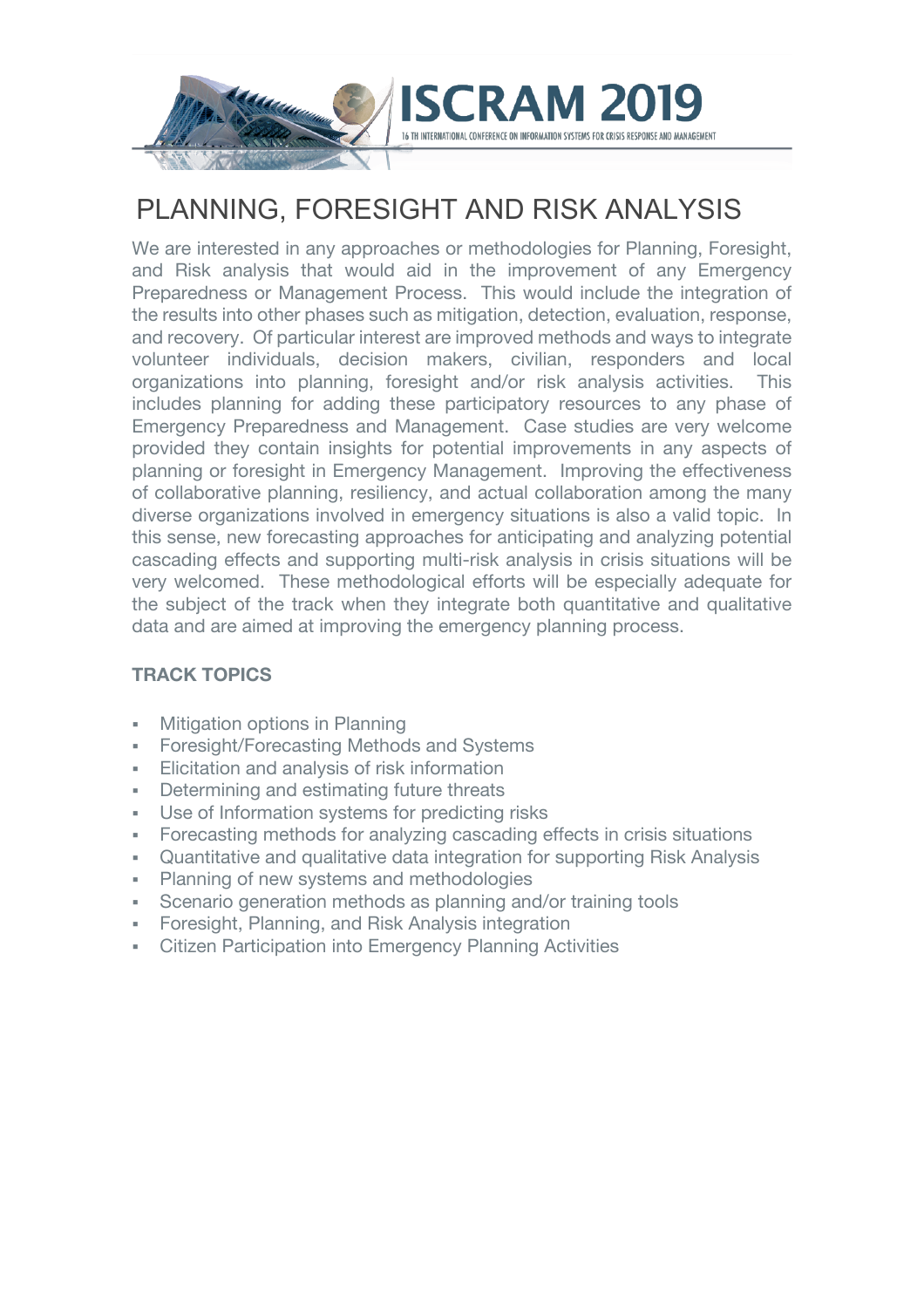



### **TRACK CO-CHAIRS**



### **Murray Turoff** NEW JERSEY INSTITUTE OF TECHNOLOGY

Murray Turoff is a retired Distinguished Professor at New Jersey Institute of Technology (NJIT) who was a key founding father of computer-mediated communication.

Turoff developed the Emergency Management Information System and Reference Index (EMISARI), the electronic information and communication system that guided the US government's response to emergencies through much of the 1970s and '80s.

The EMISARI network, established in 1971, included what many consider the first instant messaging system, and Turoff was an early theorist of computer-mediated communications and proponent of "computer conferencing" -- a term he may have coined.

Turoff worked on 1960s-era computerized nuclear war games for US defense, and developed the Policy Delphi technique, a modification of the Delphi Method for use in policy analysis and decision-making. Turoff and his wife and frequent collaborator, Dr. Starr Roxanne Hiltz, are both professors at the New Jersey Institute of Technology.

Turoff co-founded the Information Systems for Crisis Response and Management (ISCRAM) community.He currently holds the title Distinguished Professor Emeritus in the Information Systems Department at New Jersey Institute of Technology.

He has authored or co-authored 8 books including The Network Nation (with his wife Starr Roxanne Hiltz) which won the TSM Award of the Association of American Publishers for the Best Technical Publication in 1978 which went on to become the defining document and standard reference of its time for the field of computer mediated communication.